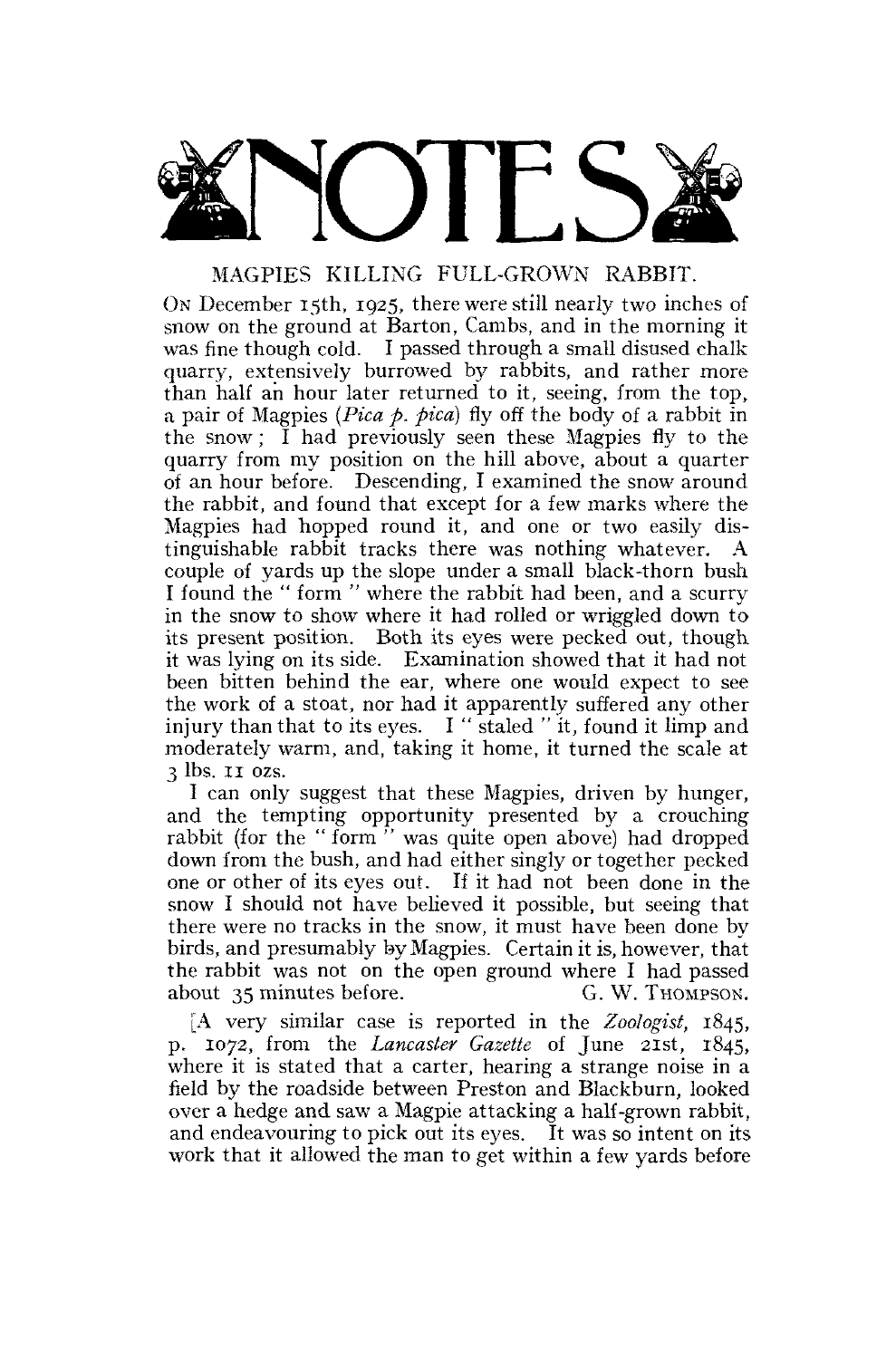leaving. The rabbit was so much injured by the Magpie's attacks that it died shortly after.—F.C.R.J.]

## CROSSBILL NESTING IN NORFOLK.

I HAVE recently returned from Norfolk where I saw a Crossbill *(Loxia c. curvirostra)* sitting on her eggs. The nest when found on January 31st, 1926, contained four eggs and the bird had evidently been incubating a few days. When visiting the nest later the female sat so tight, as is frequently the case with these birds, that she could only be induced to show the contents of the nest by coaxing her with a twig.

I was also authoritatively informed that a nest of four eggs was found a fortnight before Christmas, the eggs being shared out amongst the boys who looted the nest !

EDGAR P. CHANCE.

## TREE-PIPIT'S NEST IN A HAYRICK.

ON July 17th, 1925, I found the nest of a Tree-Pipit *(Anthus trivialis)* in a very unusual site. The nest was situated on the steep side of the roof of an unthatched hayrick, seven feet from the ground, at Bourton-on-the-Water. I caught the bird on the nest to make sure of correct identification. The short and curved hind claw, as compared with the longer and nearly straight hind claw of the Meadow-Pipit, was noted. The nest contained three typical eggs. This is the first instance of an elevated site I have heard of.  $A, G, TAYLER$ .

## REDWING SINGING IN ENGLAND.

ON January 6th, 1926, in spring-like sunshine after wet and windy weather, my wife and son heard a Redwing *(Turdus musicus)* in good song at Leighton Park, Reading. From about two-thirds of the way up a fair-sized deodar, the bird sang for over five minutes. The phrases of the song were so varied and the pauses so few and short as to be reminiscent of a well-trained Harz canary. C.I. EVANS.

*[Vide* previous records and comments, Vol. VII., pp. 322, 345.—EDS.]

## WHITE-TAILED EAGLE IN ESSEX.

ON January 17th, 1926, under twenty-three degrees of frost, I drove seventy miles on the chance of seeing an " eagle," which, for the past three weeks, had been frequenting some woods in north Essex. By good fortune I had three splendid views of the bird as it was " driven " from one wood to another about fifty yards high over my head. In its size, general

u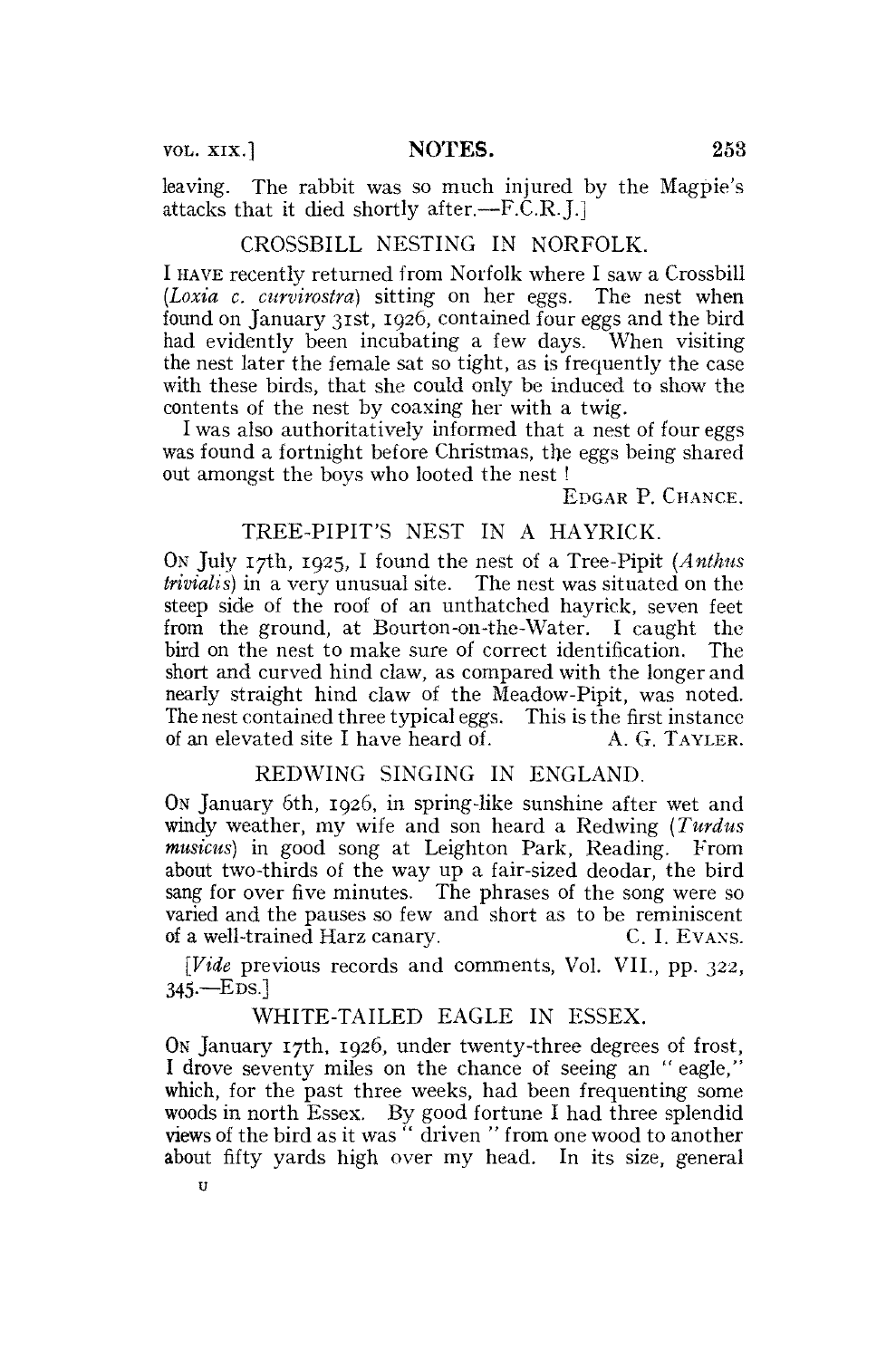outline and lazy, flapping flight it might have been a Golden Eagle, but as I could only see it from below and there was no sun it was very difficult to make out its colouring. Of this, however, I was certain, that its under parts were light yellowish and that its legs were bare and yellow. From below, no white was visible on the tail. I have little doubt but that the bird was an immature Sea-Eagle *(Haticeetus albicilla),*  though not since my boyhood days have I seen one of these rare birds on the wing. On several occasions it had been seen carrying a rabbit—on one occasion a hare—in its talons, and ground game was plentiful in the district.

### SYDNEY H. LONG.

FOR nearly a month an immature White-tailed Eagle has been living in some large woods on a private estate in Essex, where it has been allowed to remain unmolested, and where it finds plenty of food in the shape of rabbits, which abound in these woods. It has been repeatedly seen by a number of people, and yesterday, February ist, I saw it on four occasions myself. Approaching the wood, which is one of a chain of several, the keeper who conducted me soon drew my attention to the bird sailing over the tops of the trees, which in all these woods are principally small oaks with an undergrowth of hazel; it was a long way off, but had evidently already seen our approach. At this distance it was of course quite impossible to identify it. It flew over the trees and disappeared in the direction of the adjoining wood, where we remained hidden for some time, as the keeper said it generally returned to the first wood ; however, seeing no signs of it, we proceeded to a third wood, and very soon saw it sitting on the top of one of the tallest oaks, and were able to get within three hundred yards of it without being seen. After a good look at it through fieldglasses I showed myself, and as the bird sailed off the tree both legs for a moment were hanging straight down, and I could clearly see the legs bare of feathers, making me quite certain it was not a Golden Eagle, which species it had been first reported as being. Shortly afterwards, in the middle of the wood, it slowly flew over my head, not thirty feet above the wood, it slowly hew over my head, not thirty leet above me, and gave me a most magmment view, every reather being clearly visible. The keeper showed me a tree in the middle of one of the woods on which it often sat; the ground beneath was covered with whitewash, but no remains of game could was covered with whilewash, but no remains of game could be seen. It is possible that it eats its food on the ground, where it catches it. I am glad to say the keeper has strict orders to protect this splendid visitor, and not to allow anyone<br>to molest it.  $G$ . H. GURNEY.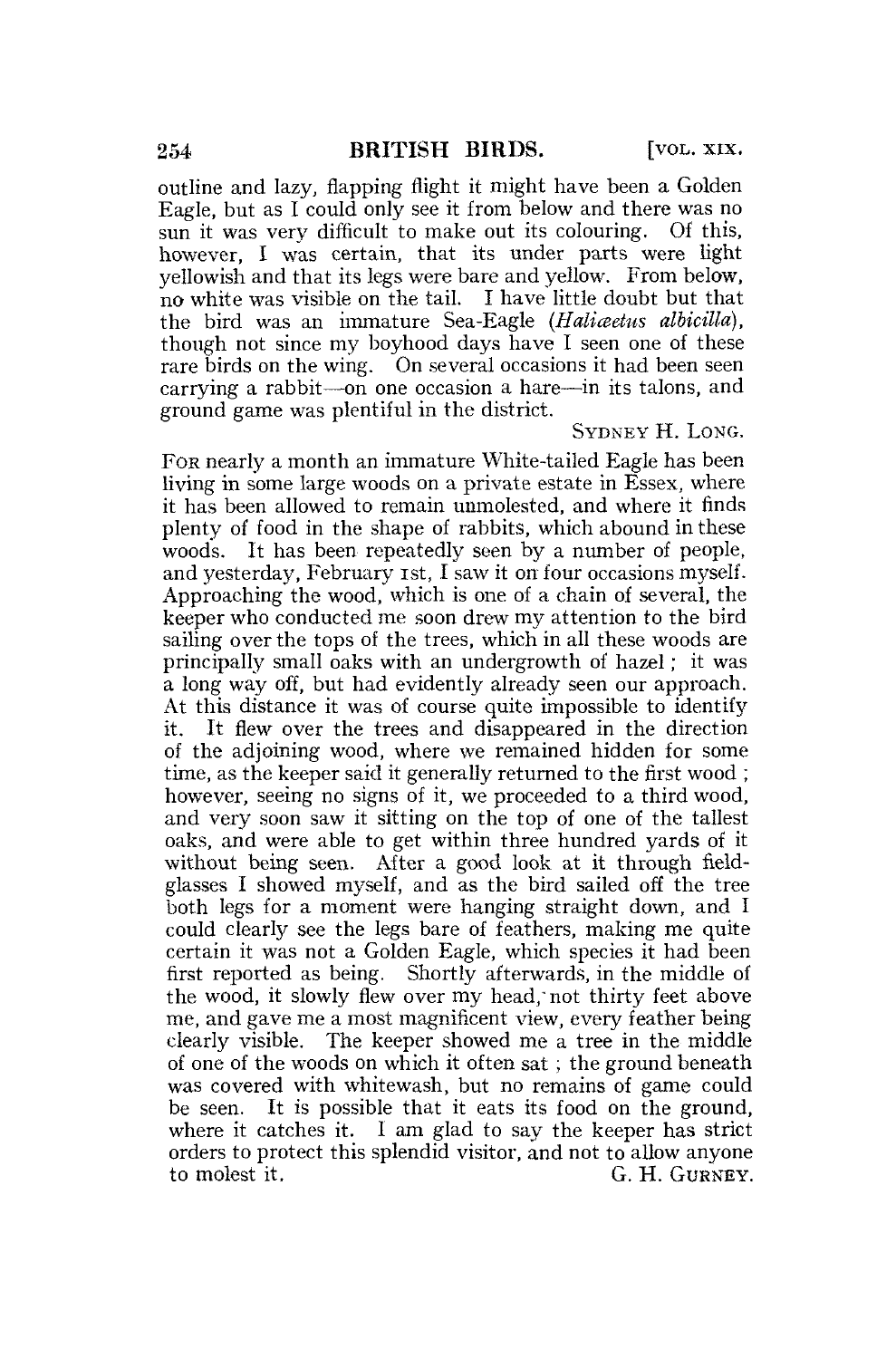vol. xix.] NOTES. 255

## STOCK-DOVE IN CO. CORK.

MR. C. V. STONEY'S record of the Stock-Dove breeding in co. Donegal *(antea,* p. 235), induces me to add a note on its occurrence at Ummera, Timoleague, co. Cork ; the bird was heard by me uttering its raucous coo on the mornings of July 15th and 16th, 1925, .among some old timber near by. The only place where I had previously seen these birds in Ireland was flying about the high wooded cliffs over the lake at Glendalough, co. Wick low, and that was in the early summer of 1889 ; this fact was mentioned to my friend Mr. Ussher, and the locality was noted in his *Birds of Ireland,* p. 224.

I may mention that I am familiar with the species as I have had over three years' daily acquaintance with its habits<br>at Faringdon Berks. C. DONOVAN. at Faringdon, Berks.

TURTLE-DOVE WINTERING IN SHROPSHIRE. FOR the last nine years or more a pair of Turtle-Doves *(Streptopelia t. turtur)* has nested in the grounds of Mrs. Steavenson's house at Bicton Heath, two miles west of Shrewsbury. This lady is fond of birds and feeds them all the year round. In the summer of 1916 the wild Turtle-Doves began to come down to the food put out for the other birds and fed along with them. As soon as the young could fly they too came down with their parents and fed with the others. All were quite tame. Next year they returned and at once came to be fed as before. This has continued every year since then up to the present time. Then came an unexpected sequel. One of the young reared in 1925, instead of departing with the others in autumn, remained behind, and has continued to come to the bird food regularly, right up to the present time. At first it was not very tame, but it survived the cold weather without any apparent inconvenience and is now perfectly tame. It roosts in the ivy on a tree close to the house, and comes down three times a day when called, and feeds with the pigeons. So far as can be seen the bird is quite normal and has no injury to account for its not having migrated. H. E. FORREST. having migrated.

### COMMON SANDPIPER IN BEDFORDSHIRE IN WINTER.

ON January 14th, 1926, when our ponds at Woburn were frozen over and snow lay thickly on the ground, I was surprised to see a Common Sandpiper *(Tringa hypolencos)* on the bank of one of the ponds. It was restless and very soon flew off, though undisturbed by me. M. BEDFORD.